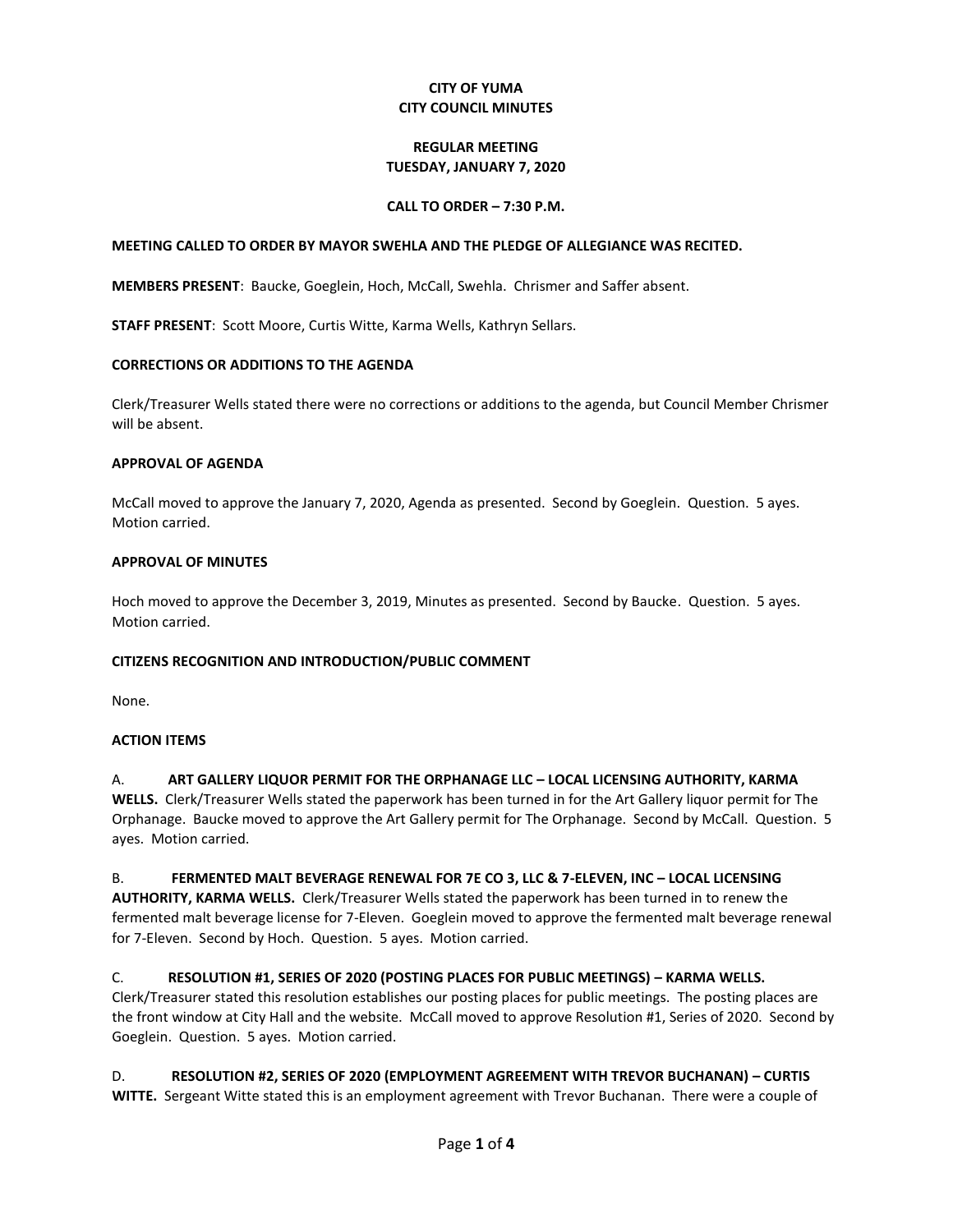amendments by changing where it listed three years to two years. Goeglein moved to approve Resolution #2, Series of 2020 as amended. Second by Hoch. Question. 5 ayes. Motion carried.

E. **RESOLUTION #3, SERIES OF 2020 (EMPLOYMENT AGREEMENT WITH CHRISTOPHER HOLMES) – CURTIS WITTE.** Sergeant Witte stated this is an employment agreement with Christopher Holmes. There were a couple of amendments made by changing where it was listed as three years to two years. Goeglein moved to approve Resolution #3, Series of 2020 as amended. Second by McCall. Question. 5 ayes. Motion carried.

F. **RESOLUTION #4, SERIES OF 2020 (AMENDING THE CITY OF YUMA'S PERSONNEL MANUAL REGARDING PROCEDURES FOR ALCOHOL AND DRUG TESTING) – KATHRYN SELLARS.** Attorney Sellars reviewed the changes made with Council. Discussion was held. A couple of amendments were made to the resolution. Goeglein moved to approve Resolution #4, Series of 2020. Second by McCall. Question. 5 ayes. Motion carried.

G. **RESOLUTION #5, SERIES OF 2020 (MOU WITH YUMA COUNTY CLERK AND RECORDER PERTAINING TO 2020 PRESIDENTIAL PRIMARY ELECTION TO BE HELD ON MARCH 3, 2020) – KARMA WELLS.** Clerk/Treasurer Wells stated this is the agreement to keep the ballot boxes at City Hall for the County's election. McCall moved to approve Resolution #5, Series of 2020. Second by Goeglein. Question. 5 ayes. Motion carried.

H. **RESOLUTION #6, SERIES OF 2020 (RATIFYING CITY MANAGER'S SIGNATURE ON LEASES WITH MURPHY BROWN LLC) – KARMA WELLS.** Clerk/Treasurer Wells stated this is to ratify Manager Moore's signature on the leases with Murphy Brown for the property Murphy Brown has been renting from the City and the property Murphy Brown was leasing from Mr. Pletcher. Baucke moved to approve Resolution #6 Series of 2020. Second by Hoch. Question. 5 ayes. Motion carried.

I. **FIRST READING ORDINANCE #1, SERIES OF 2020 (AMENDING SECTION 1.06.050 OF THE YUMA MUNICIPAL CODE CONCERNING POLLING PLACES) – KARMA WELLS.** Clerk/Treasurer Wells stated this ordinance changes the polling place from the old City Hall at 910 South Main to the new City Hall at 320 South Main. Hoch moved to approve on first reading Ordinance #1, Series of 2020. Second by Goeglein. Question. 5 ayes. Motion carried.

J. **RESOLUTION #7, SERIES OF 2020 (RATIFYING CITY MANAGER'S SIGNATURE ON A LEASE AGREEMENT BETWEEN ROBERT HARPER DBA HARPER DAIRY AND THE CITY OF YUMA) – SCOTT MOORE.** Manager Moore stated the start and end date on the lease was changed to January 1, 2020 to December 31, 2020 to coincide with the crop being planted. Baucke moved to approve Resolution #7, Series of 2020. Second by Hoch. Question. 5 ayes. Motion carried.

K. **PAY INCREASES FOR CITY MANAGER SCOTT MOORE AND CITY CLERK/TREASURER KARMA WELLS – RON SWEHLA.** Mayor Swehla stated the 2020 annual salary would be \$88,880 for Manager Moore and \$75,750 for Clerk/Treasurer Wells and would start on January 5, 2020 which is the beginning of the pay period. Goeglein moved to approve the pay increases for Manager Moore and Clerk/Treasurer Wells. Second by Hoch. Question. 5 ayes. Motion carried.

L. **APPROVAL OF BILLS – KARMA WELLS.** Clerk/Treasurer Wells provided additional copies of bills to Council and stated Council needs to ratify the payment of bills due to not having a second meeting in December. Goeglein moved to pay the bills. Second by Swehla. Question. 4 ayes. 1 abstain (Hoch). Motion carried.

M. **PURCHASES IN EXCESS OF \$5,000 – SCOTT MOORE.** Manager Moore requested approval of a purchase from Rocky Mountain Cleaning Systems for a pressure washer for the Ambulance Department for \$6,200. Baucke moved to approve the purchase from Rocky Mountain Cleaning Systems for \$6,200. Second by McCall. Question. 5 ayes. Motion carried.

Manager Moore also requested approval of the CIRSA invoice for our property and casualty insurance for 2020 in the amount of \$130,022.83. The amount is a little different from when it was bid out due to additions and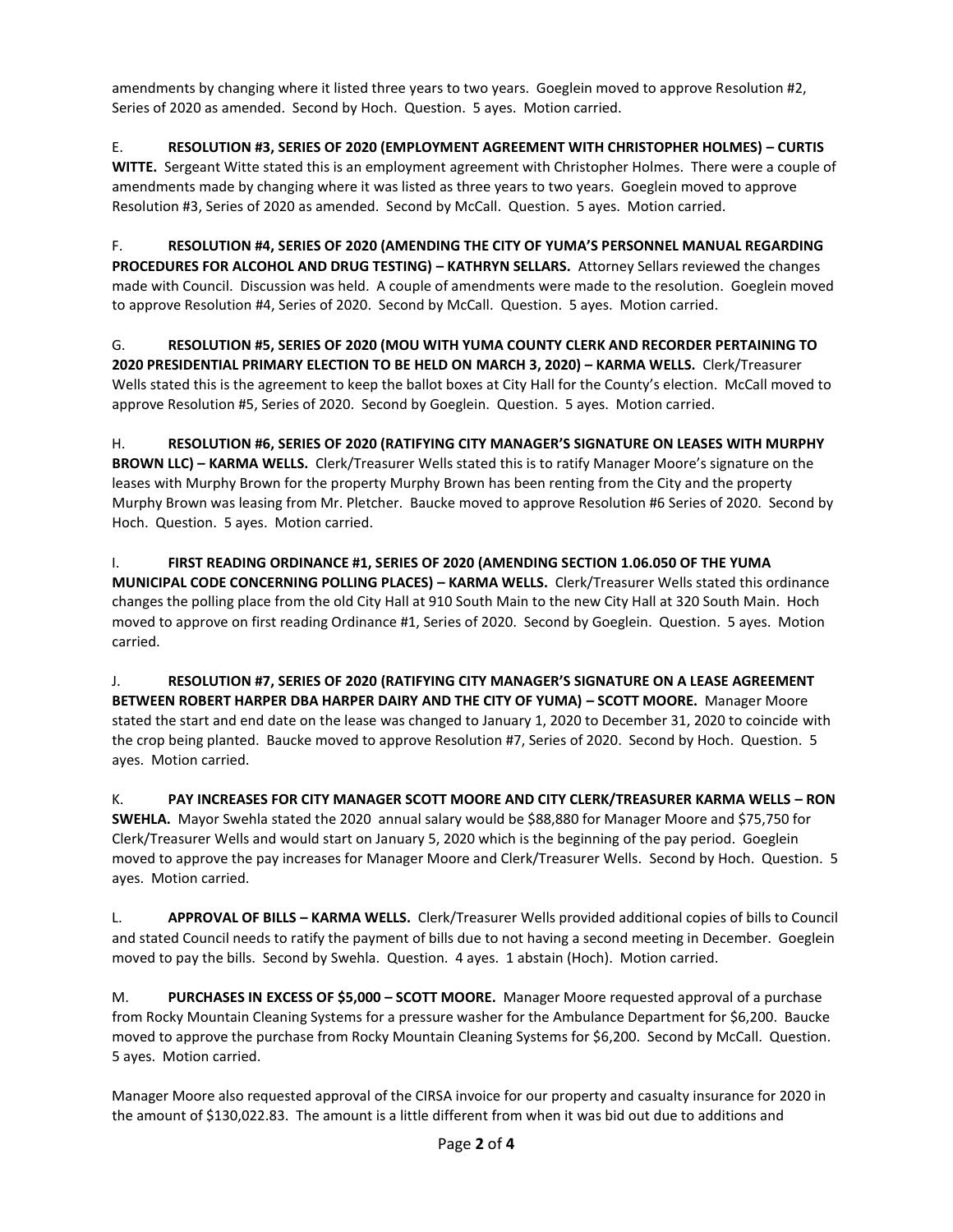deletions made to the policy since the quote was provided. Baucke moved to approve the purchase from CIRSA for \$130,022.83. Second by Hoch. Question. 5 ayes. Motion carried.

Manager Moore also requested approval to sell some Sensus Meter Reading Equipment that the City of Yuma will no longer be using to the Town of Kit Carson for \$5,000. This was put in a Colorado Rural Water publication for sale and this is the best price received. Baucke moved to approve the sale of the meter reading equipment to Kit Carson for \$5,000. Second by Goeglein. Question. 5 ayes. Motion carried.

# **ADDITIONAL BUSINESS**

None.

# **REPORTS**

# **CITY MANAGER, SCOTT MOORE**

Manager Moore stated there is a hotel market feasibility study which is being completed. The study is a total of \$9,000 with the first \$4,500 being a non-refundable retainer. Yuma County Economic Development has agreed to pay half of the \$4,500 and the other half will be paid by the City. The investor will pay the other \$4,500. Information will be provided to Council on the study when it is completed.

NMPP has an Energy Efficiency Program available. There will be information in the paper and on the website.

Manager Moore informed Council of a donation of \$14.02 to the Animal Shelter.

# **CITY CLERK/TREASURER, KARMA WELLS**

Clerk/Treasurer Wells provided Council with the finance and sales tax reports.

Also, Clerk/Treasurer Wells stated it is election time and petitions can be taken out now and are due back on January 27, 2020.

## **SERGEANT, CURTIS WITTE**

Sergeant Witte stated Cadet Hass has started training and will be done in June. Cadets Buchanan and Holmes will start training next week and be done in April.

## **CITY COUNCIL REPORTS**

Baucke

Council Member Baucke stated he is aware of some people that would like to purchase some of the City's property. Discussion was held.

## McCall

Council Member McCall stated Economic Development is finalizing the housing study assessment. The final version should be ready at the end of this month.

Hoch

 Council Member Hoch talked to KCI about the fiber on the north end of town. They will let him know if they need anything.